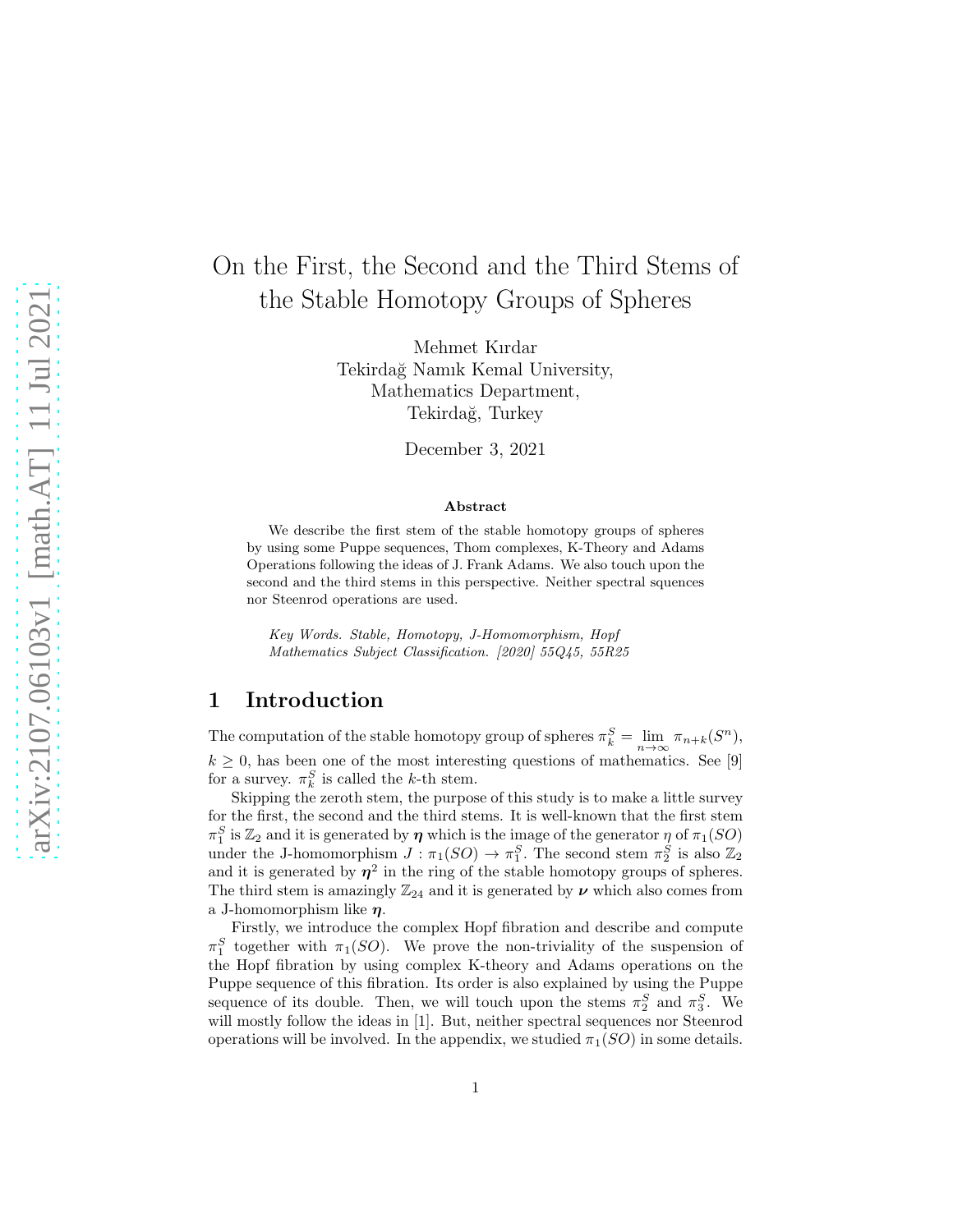#### 2 The First Stem

One of the most interesting objects in mathematics is a Hopf fibration. There are various definitions/constructions for them.

For example, the complex Hopf fibration  $h_c : S^3 \to S^2$  is defined by sending a unit quaternion  $q \in S^3$  to  $\overline{q}iq \in S^2 \subset \mathbb{R}i \oplus \mathbb{R}j \oplus \mathbb{R}k$  where  $\overline{q}$  is the conjugate of q. Fibers of this fibration are  $S^1$  and any two fibers are linked. It can be seen as the double cover  $S^3 \to SO(3) \to SO(3)/SO(2) = S^2$  of the fibration given in the Appendix. It also can be seen as the map  $S^3 \subset \mathbb{C}^2 - \{0\} \to \mathbb{C}P^1 = S^2$ which sends  $(z_1, z_2)$  to  $[z_1, z_2]$ .

Homotopy Long Exact Sequence (HLES) of this fibration gives the following Proposition 2.1:

i)  $\pi_3(S^2) = \mathbb{Z}$  generated by  $[h_c]$  the Hopf fibration itself.

ii)  $\pi_k(S^2) = \pi_k(S^3)$  for  $k \ge 3$ .

The famous and deep Freudenthal suspension theorem (FST) for spheres gives isomorphisms  $\pi_k(S^n) \cong \pi_{k+1}(S^{n+1})$  for  $k \leq 2n-2$ . Unfortunately,  $\pi_3(S^2)$ is not in the stability region but  $\pi_4(S^3)$  is. Therefore  $\pi_4(S^3)$  is the group which is isomorphic to the first stem. On the other hand, FST for spheres gives epimorphisms  $\pi_{2n-1}(S^n) \to \pi_{2n}(S^{n+1})$  so that we have an epimorphism  $\pi_3(S^2) \to \pi_4(S^3)$ . Therefore,  $\pi_4(S^3)$  is either trivial or a nontrivial cyclic group generated by  $[Sh_c]$ . In fact, according to the homotopy table of [7] on page 339, it is nontrivial and  $\pi_4(S^3) = \mathbb{Z}_2$ . Therefore, the latter argument is true and we are done.

But, we want to explain the non-triviality of  $[Sh_c]$  and the relation  $2[Sh_c] =$ 0 without using the information  $\pi_4(S^3) = \mathbb{Z}_2$ .

Proposition 2.2:  $[Sh_c] \neq 0$ .

*Proof:* The suspension of the mapping cone of the map  $h_c$ , that is  $S(S^2 \cup_{h_c}$  $B<sup>4</sup>$ ), is homotopy equivalent to the mapping cone of the map  $Sh_c$ , that is to  $S^3 \cup_{Sh_c} B^5$ , due to the Puppe sequence of  $h_c$ , [1]. But, it is well-known that the mapping cone  $S^2 \cup_{h_c} B^4$  is the Thom complex of the Hopf line bundle  $\eta$  over  $\mathbb{C}P^1$  and it is the complex projective space  $\mathbb{C}P^2$ . See [3] for Thom complexes. If  $Sh_c$  was trivial,  $SCP<sup>2</sup>$  would be split, that is, it would be the wedge sum  $S^3 \vee S^5$  and thus  $S^2 \mathbb{C}P^2$  would be  $S^4 \vee S^6$ , etc.

We must show that  $SCP<sup>2</sup>$  and  $S<sup>3</sup> \vee S<sup>5</sup>$  or  $S<sup>2</sup> \mathbb{C}P<sup>2</sup>$  and  $S<sup>4</sup> \vee S<sup>6</sup>$  are distinct, that is, not homotopy equivalent. The reader may think that these distinctions are obvious. In fact, for example, they are a very special case of Theorem 1.1. of [6], S. Feder and S. Gitler's article about the classification of the stable homotopy types of the stunted projective spaces.

But I will try to do an awkward proof for the latter distinction.

By Bott periodicity, we have  $\widetilde{K}(S^2 \mathbb{C}P^2) = \widetilde{K}(\mathbb{C}P^2) \otimes \widetilde{K}(S^2) = \frac{\mathbb{Z}(\mu\nu) \oplus \mathbb{Z}(\mu^2 \nu)}{(\mu^2 - \mu^3)}$  $(\nu^2, \mu^3)$ where  $\mu$  is the reduction of the complex Hopf line bundle  $\eta_c$  over  $\mathbb{C}P^2$  and  $\nu \in \tilde{K}(S^2)$  is the Bott element .On the other hand,  $\tilde{K}(S^4 \vee S^6) = \tilde{K}(S^4) \oplus$  $\widetilde{K}(S^6) = \mathbb{Z}(x) \oplus \mathbb{Z}(y)$  where virtually dim  $x = 4$ , dim  $y = 6$ . These rings are really isomorphic.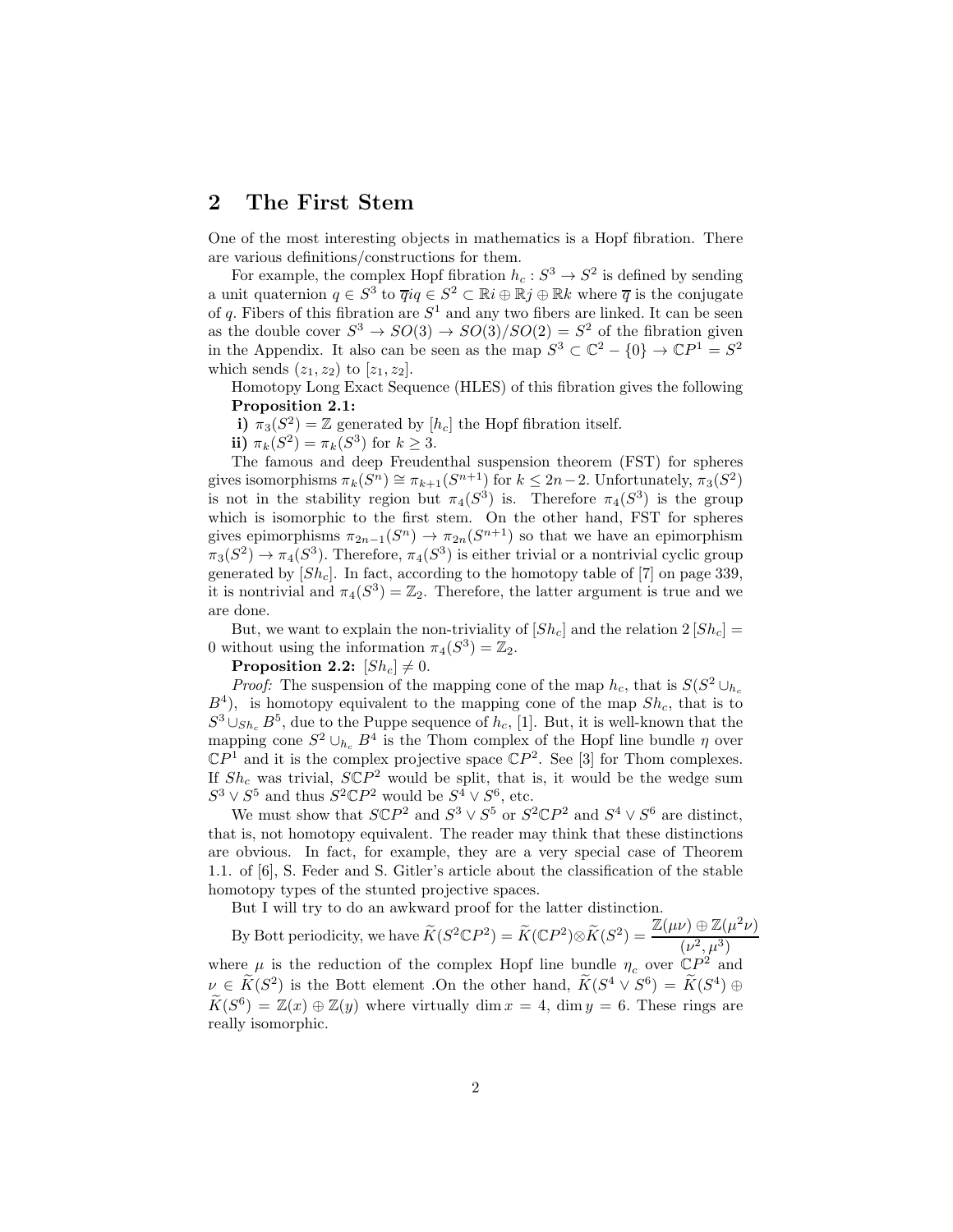Suppose we an homotopy equivalence  $\phi : S^2 \mathbb{C}P^2 \to S^4 \vee S^6$  so that we have an induced ring isomorphism  $\phi^* : \widetilde{K}(S^4) \oplus \widetilde{K}(S^6) \to \widetilde{K}(S^2 \mathbb{C}P^2)$ . We may assume that  $\phi^*(x) = +\mu\nu$ .

Now, we must have  $\phi^*(\psi^p(x)) = \psi^p(\phi^*(x))$  due the neutrality of the complex Adams operation  $\psi^p$  for some natural number  $p > 1$ . But then, by properties of Adams operations, [6],  $\phi^*(p^2x) = \psi^p(\mu\nu)$  and  $p^2\mu\nu = \psi^p(\mu)\psi^p(\nu) = p\nu\psi^p(\mu)$ . Hence we get  $\psi^p(\mu) = p\mu$ . But this is a contradiction. Because,  $\psi^p(\mu) =$  $p\mu + \frac{p(p-1)}{2}$  $\frac{(-1)}{2}\mu^2$ .

Next Proposition is also well-known to experts.

Proposition 2.3:  $2\left[Sh_c\right] = 0$ .

*Proof:*  $S^2 \cup_{2h_c} B^4$  is the Thom space of  $\eta^2$  like  $S^2 \cup_{h_c} B^4$  is the Thom space of  $\eta$ .

But, in  $KO(S^2) = KO(\mathbb{C}P^1)$  we calculate  $r(\eta^2) + 2 = 2r(\eta) = 4$  and it is trivial.

Therefore, it follows that  $S^{N}T(r(\eta^{2})+2) = S^{N}T(4)$  for some natural number N where equality means the homotopy equivalence.

Hence we get,  $S^{N+2}(S^2 \cup_{2h_c} B^4) = S^{N+4} \vee S^{N+6}$ .

On the other hand, due to Puppe sequence of  $2h_c$ , we have  $S^{N+2}(S^2 \cup_{2h_c} S^2)$  $B^4$ ) =  $S^{N+4} \cup_{2S^{N+2}h_c} B^{N+6}$ .

Thus  $2 [Sh_c^{\sim}] = 2 [S^{N+2} h_c] = [2S^{N+2} h_c] = 0.$ 

We must remark here that what makes the splitting possible is actually the J-order of the bundle, not the  $KO$ -order, in the above proposition. But, since these orders are equal, we have no problem here. But, in the third stem, it will be different. We also note that we did not mention about the J-homomorphism so far!

**Corollary 2.4:**  $\pi_4(S^3) = \mathbb{Z}_2$  and it is generated by  $[Sh_c]$ .

**Corollary 2.5:**  $\pi_1^S = \mathbb{Z}_2$  and it is generated by  $\eta$ , the infinite suspension of the Hopf fibration.

J- Homomorphism proof of Corollary 2.5 is briefly explained in the following way: From a map  $S^r \longrightarrow O(n)$ ,  $r \geq 0$ , one can construct a map  $S^{r+n} \rightarrow$  $S<sup>n</sup>$  by the "Hopf construction". One can show that this construction results in a homomorphism  $J : \pi_r(O(n)) \to \pi_{r+n}(S^n)$  and also by taking limit, a homomorphism  $J : \pi_r(O) = \widehat{KO}(S^{r+1}) \to \pi_r^S$ . And most interestingly, this homomorphism factors through a group denoted by  $J(S^{r+1})$ , the reduced Jgroup of the sphere  $S^{r+1}$ .

My supervisor Ibrahim Dibağ devoted great efforts for determining the decomposition of  $\tilde{J}$ -groups of complex projective spaces and lens spaces as a directsum of cyclic groups. These groups involve very complicated arithmetic. I think his efforts culminated in [5].

In our case  $r = 1$ , one has the homomorphism  $J : \pi_1(O) = \pi_1(SO) \to \pi_1^S$ . And furthermore, one can prove, that  $J(\eta) = \eta$  where  $\eta$  is the generator of  $\pi_1(SO)$  as explained in the Appendix. Hence, our isomorphism is achieved.

Adams,  $[1]$ , introduced the d and e invariants to detect the image of the J-homomorphism for all r. He proved that for  $r > 0$  and  $r \equiv 0, 1 \pmod{8}$ , J-homomorphism is injective and gives a  $\mathbb{Z}_2$  direct sum part of the r-th stem.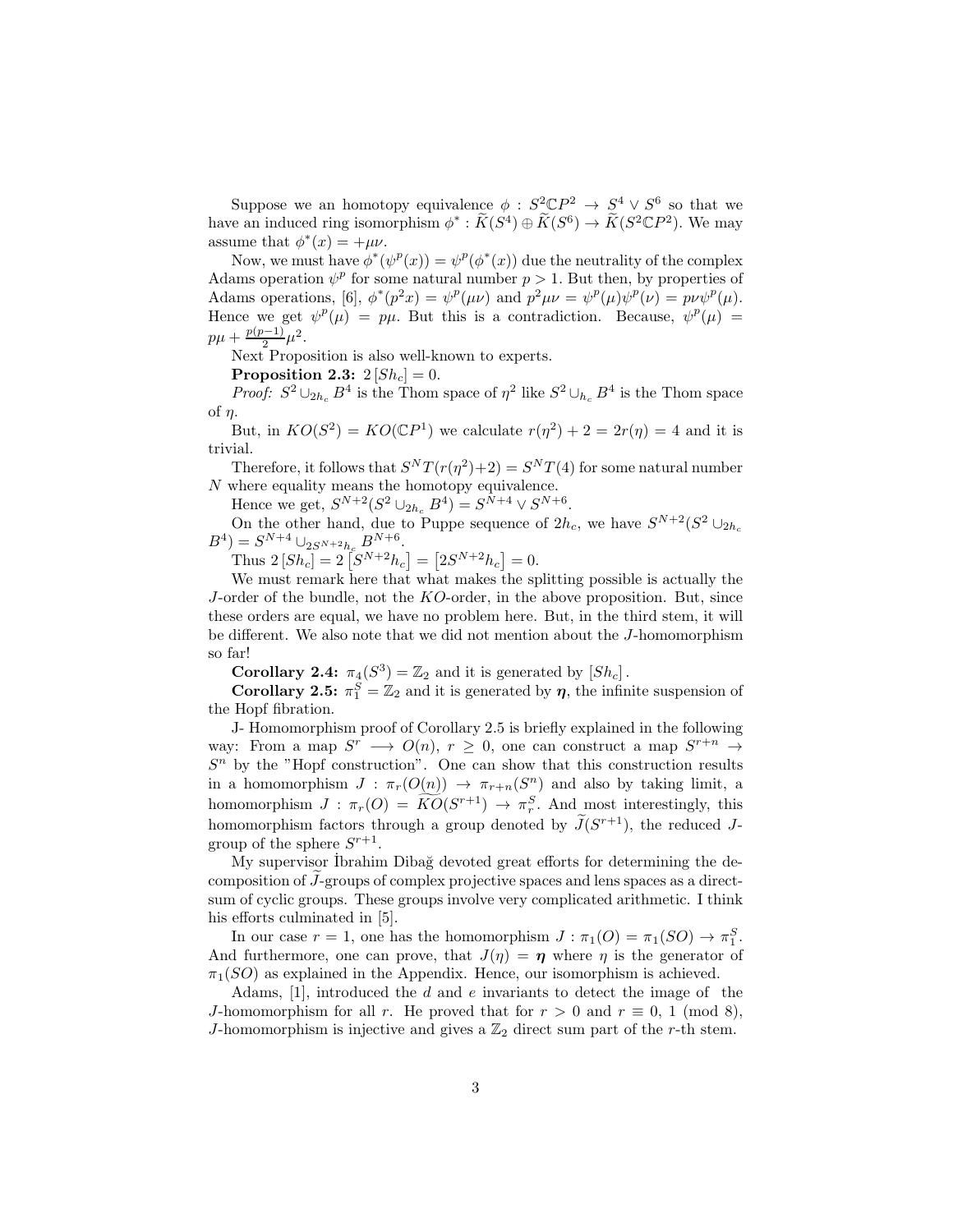#### 3 The Second Stem

FST implies that  $\pi_2^S = \pi_6(S^4)$ . But according to the homotopy table of [7] again,  $\pi_6(S^4) = \mathbb{Z}_2$ . Therefore, easily  $\pi_2^S = \mathbb{Z}_2$ .

On the other hand, this stem is a phenomenon of the 20th century. First of all,  $\widehat{KO}(S^3) = 0$  and the generator of the second stem is not image of the J-homomorphism. But, this generator is the direct limit of the composite  $S^n h_c \circ S^{n+1} h_c$  when  $n \longrightarrow \infty$ . In other words, it is  $\eta^2$  in the ring of stable homotopy group of spheres  $\bigoplus_{k=1}^{\infty} \pi_k^S$ . But, we know that  $\eta$  is a image of the

 $J$ -homomorphism. This is weird.

By the epimophism part of FST, it is enough to understand the composite  $Sh_c \circ S^2 h_c$ .

We can explain the order:  $2[Sh_c \circ S^2 h_c] = [2Sh_c \circ S^2 h_c] = [0 \circ S^2 h_c] = 0.$ 

But, the main problem of this stem is to show the nontriviality of this composite.

 $\textbf{Proposition 3.1:} \; [Sh_c \circ S^2 h_c] \neq 0.$ 

*Proof:* HLES of the complex Hopf fibration shows that  $\pi_*$ :  $\pi_4(S^3)$  →  $\pi_4(S^2) = \mathbb{Z}_2$  is isomorphism and since  $\pi_4(S^3)$  is generated by  $[Sh_c]$  , we have that  $\pi_4(S^2)$  is generated by  $[h_c \circ Sh_c]$  . On the other hand, we have a 2-local fibration  $S^2 \to \Omega S^3 \to \Omega S^5$  which gives the so-called EHP-sequence, [9], and thus an isomorphism  $E : \pi_4(S^2) \to \pi_5(S^3)$  where E is S, the suspension homomorphism. The result follows since  $E([h_c \circ Sh_c]) = [Sh_c \circ S^2 h_c].$ 

The proof above is quite unsatisfactory for me. Because, I want to try to find an explanation by means of the mapping cone space  $M = S^3 \cup_f B^6$  and related maps with it, where  $f = Sh_c \circ S^2 h_c$ . Is M the 6-th skeleton  $(\Omega S^5)^{(6)}$ 2-locally? The attaching map  $f$  and the space  $M$  are mysterious.

**Corollary 3.2:**  $\pi_2^S = \mathbb{Z}_2$  and it is generated by  $\eta^2$ .

An alternative proof of Proposition 3.1 can be obtained from Theorem 7.2 of [1]. Adams claims that his  $d_{\mathbb{R}}$  invariant detects the nontriviality of  $\eta^2$ .

Another explanation for the non-triviality of  $\eta^2$  is the Pontrjagin approach, [9]:  $\pi_k^S$  is isomorphic to the cobordism group of framed k-dimensional manifolds in  $\mathbb{R}^{\infty}$ , denoted by  $\Omega_{k}^{fr}$ . Under the isomorphism  $\pi_k^S \cong \Omega_k^{fr}$ ,  $\eta$  corresponds to the class of the circle  $[S^1]$  and  $\eta^2$  corresponds to the class of the torus  $[S^1 \times S^1]$ . The non-triviality of  $\eta^2$  is detected by an invariant called the Arf-Kervaire invariant which is the Arf invariant of the quadratic form on the mod 2 first homology of the torus as far as I understand. You may see the famous Turkish mathematician Cahit Arf's paper for the origin of this invariant, [2].

#### 4 The Third Stem

We have the following ingredients: With the help of homotopy tables, FST implies  $\pi_3^S = \pi_8(S^5) = \mathbb{Z}_{24}$ . There is a quaternionic Hopf Fibration  $h_q : S^7 \to$  $S<sup>4</sup>$  with fiber  $S<sup>3</sup>$  and its suspension is the generator of  $\pi_8(S<sup>5</sup>)$ , so its infinite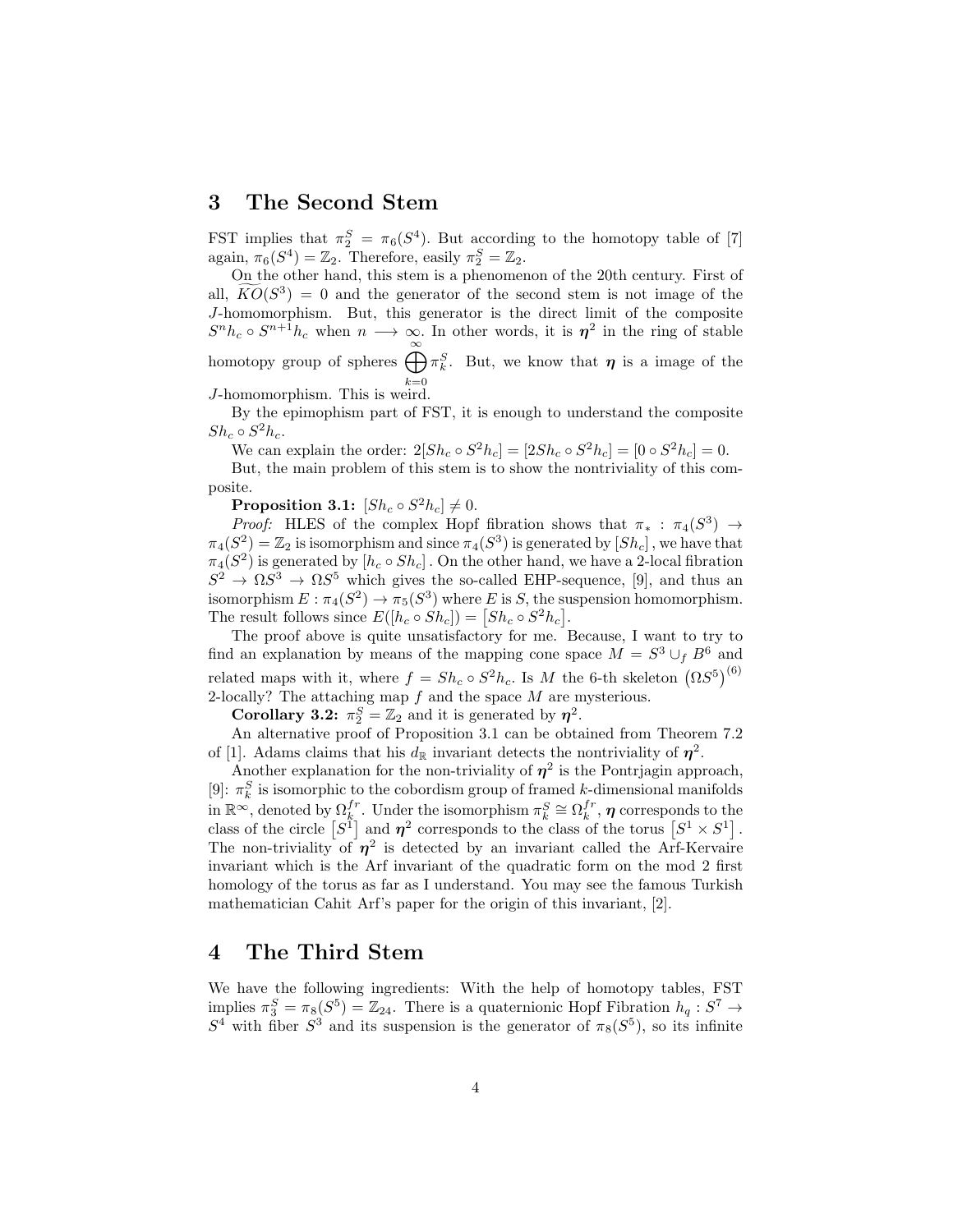suspension  $\nu$  is the generator of  $\pi_3^S$ . Furthermore, it is the image of  $x = 1 \in$  $KO(S^4) = \mathbb{Z}$  under the *J*-homomorphism. Notice that x has infinite order while  $\nu$  has finite order.

Why is  $d [Sh_q] = 0$  (or  $d\boldsymbol{\nu} = 0$ ) if and only if 24 divides d? We can mimic the proof of Proposition 2.2 to deduce that  $[Sh_q] \neq 0$  in the following way: We have a quaternionic Hopf line bundle  $\eta_q$  over the quaternionic projective space  $\mathbf{H}P^1 = S^4$ . The mapping cone of  $h_q$  is the Thom complex  $T(\eta_q) = \mathbf{H}P^2$ , the quaternionic projective plane. Then, by looking at  $\widetilde{K}(S^4 H P^2)$  and the effect of Adams operations on it, we may deduce that  $S^5 \cup_{Sh_q} B^9$  is not homotopy equivalent to  $S^5 \vee S^9$ . But this solves only the case  $d = 1$  of the question we just stated.

Instead, we will use the Adams conjecture to find the upper bound. It is such a deep theorem that it is still called as a conjecture.

**Proposition 4.1:** The order of  $\nu$  divides 24.

*Proof:* You may see Dibağ's article [4] for a short elementary and selfcontained proof of the Adams conjecture. For CW-complexes, it implies for sufficiently big natural number N,

$$
k^N(\psi^k_{\mathbb{R}}(x) - x) = 0
$$

in the  $\widetilde{J}$ -group  $\widetilde{J}(X)$  for all  $x \in \widetilde{KO}(X)$  and natural numbers k.

If we take  $X = S^4$ ,  $x = 1 \in KO(S^4) = \mathbb{Z}$ , we get  $k^N(k^2 - 1)x = 0$  in  $J(S^4)$ . The common multiple of the numbers  $k^N(k-1)(k+1)$  is 24 while N is big. So,  $24x = 0$  in  $\tilde{J}(S^4)$  and under the *J*-homomorphism we get  $24\nu = 0$ .

The Proposition above implies that the space  $S^5 \cup_{24Sh_q} B^9$  is split, hence we get  $S(S^4 \cup_{24h_q} B^8) = S^5 \vee S^9$ . On the other hand,  $S^4 \cup_{24h_q} B^8$  is the Thom space  $T(\eta_q^{24})$ . In  $KO(S^4) = KO(\mathbf{H}P^1)$ , we have  $\eta_q^{24} + 92 = 24\eta_q$ . The Thom space  $T(24\eta_q)$  is the stunted quaternionic projective space  $\mathbf{H}P^{25}/\mathbf{H}P^{23}$ , [3]. It follows from these facts that for some natural number  $N$  we have

$$
S^{N}(\mathbf{H}P^{25} / \mathbf{H}P^{23}) = S^{96+N} \vee S^{100+N}
$$

as an homotopy equivalence equality.

For the lower bound, we must prove the following Proposition. We will refer to [6] mentioned in Proposition 2.2.

Proposition 4.2:  $12\nu \neq 0$ .

*Proof:* By a similar argument made just after the Preposition 4.1, we deduce that if  $12\nu$  were zero then  $\mathbf{H}P^{13}/\mathbf{H}P^{11}$  would be  $S^{48}\vee S^{52}$ . We must show that this is not possible. This can easily follow as a very special case of Theorem 1.2 of [6]: The spaces  $\mathbf{H}P^{n+k}/\mathbf{H}P^{k-1}$  and  $\mathbf{H}P^{n+l}/\mathbf{H}P^{l-1}$  have the same stable homotopy type if  $k - l = O(B_n)$  where  $B_n$  is the J-order of the Hopf bundle of  $\mathbf{H}P^{n}$ . If we take  $n = 1, B_1 = 24$ . Now, let  $k = 12$  and  $l = 0$ . Then it follows that  $\mathbf{H}P^{13}/\mathbf{H}P^{11}$  can not be stably homotopic to  $\mathbf{H}P^{1}_{+} = S^{0} \vee S^{4}$  which is stably homotopic to  $S^{48} \vee S^{52}$ .

**Corollary 4.3:**  $\pi_2^S = \mathbb{Z}_{24}$  and it is generated by  $\nu$ .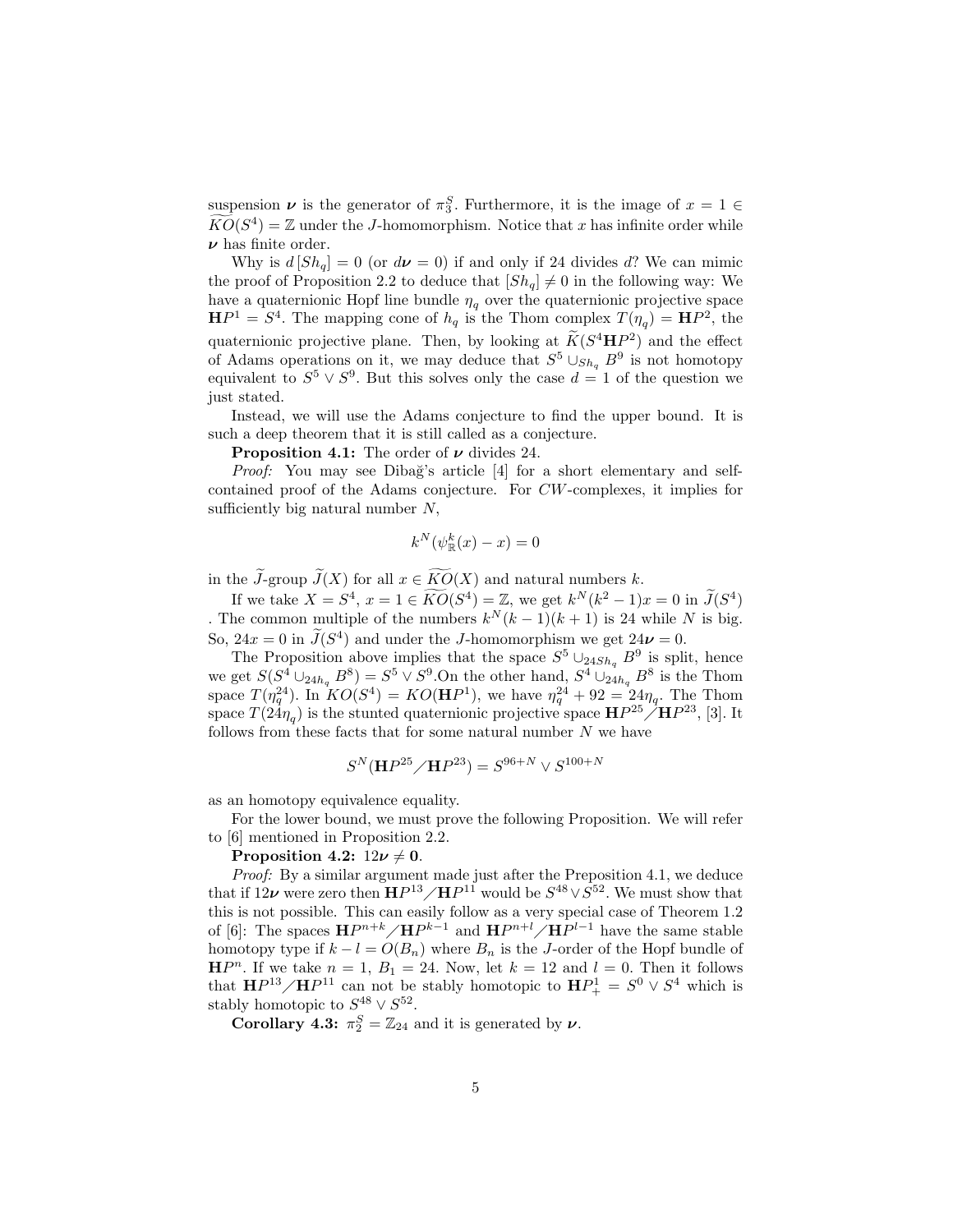Adams, [1], generalizes the last result as  $\tilde{J}(S^{4k}) = \mathbb{Z}_{m(2k)}$  where  $m(2k)$  is the denominator of  $\frac{B_{2k}}{4k}$  and  $B_{2k}$  is the 2k-th Bernoulli number and this group is a direct summand of  $\pi_{4k-1}^S$ .

Pontrjagin approach is mind blowing at this stem, [9]. Under the isomorphism  $\pi_3^S \cong \Omega_3^{fr}$ ,  $\nu$  corresponds to the class of the three dimensional sphere  $[S^3]$ and it is told that deletion of 24 three dimensional balls around the singularities of a K3-surface corresponds to the null cobordism  $24 [S^3] = 0$ .

As a final note, I recall some relations. Two of them are  $\eta^4 = \eta \nu = 0$ . If we cheat a little without giving a constructive proof, these relations follow from the fact that  $\pi_4^S = 0$ . Another relation is  $\eta^3 = 12\nu$ . The explanation of this relation without spectral sequences must be hard.

## 5 Appendix: The Group  $\pi_1(SO)$

Let  $SO(n)$  be the group of  $n \times n$  special orthogonal matrices. For each  $n \in \mathbb{Z}^+$ , we have natural group inclusions  $i_n : SO(n) \to SO(n+1)$  which give fibrations  $SO(n) \rightarrow SO(n+1) \rightarrow S^n$  by group quotient. Hence, due to HLES of these fibrations, the maps  $i_n$  are  $(n-1)$ -connected maps so that  $\pi_k(SO(n)) = \pi_k(SO)$ for all  $n \geq k+2$  where *SO* is the infinite dimensional special orthogonal group, obtained by taking the direct limit of the group  $SO(n)$  when  $n \to \infty$ . Similar arguments goes for the orthogonal group  $O(n) = \mathbb{Z}_2 \times SO(n)$  and the infinite dimensional orthogonal group  $O = \mathbb{Z}_2 \times SO$ . Note that  $\pi_k(O) = \pi_k(SO)$  for all  $k \geq 1$  but  $\pi_0(SO) = 0$  whereas  $\pi_0(O) = \mathbb{Z}_2$ .

For  $k = 1$ , we must take at least  $n = 3$  to calculate  $\pi_1(SO) = \mathbb{Z}_2$ . Really,  $\pi_1(SO(1)) = 0$  and  $\pi_1(SO(2)) = \mathbb{Z}$ , therefore this bound is strict.

Proposition A.1:  $SO(3) = \mathbb{R}P^3$ .

*Proof:*  $S^3 \subset \mathbf{H}$  can be considered as the space of unit quaternions and each  $q \in S^3$  defines a rotation  $x \to \overline{q}xq$  about the origin of the real vector space of pure imaginary quaternions  $\mathbb{R} i \oplus \mathbb{R} j \oplus \mathbb{R} k \cong \mathbb{R}^3$ . This map turns out to be a surjective group homomorphism  $S^3 \to SO(3)$  with kernel  $\{\pm 1\}$ . Hence we get an isomorphism  $S^3/\mathbb{Z}_2 \to SO(3)$ .

Corollary A. 2:  $\pi_1(SO) = \mathbb{Z}_2$ .

*Proof:* HLES of the fibration  $\mathbb{Z}_2 \to S^3 \to SO(3)$  gives  $\pi_1(SO(3)) = \pi_0(\mathbb{Z}_2) =$  $\mathbb{Z}_2$ . The result follows by stability.

Another but a more difficult proof of Proposition A.1 can be given in the following way. Each rotation of  $\mathbb{R}^3$  about the origin is determined by a vector which is called the axis of the rotation and a rotation angle  $\theta \in [0, \pi]$ . When the rotation angle is  $\pi$ , antipodal directions give the same rotation. Consider the closed ball in  $\mathbb{R}^3$  with center the origin and radius  $\pi$ . Identify the antipodal points of the boundary and get a quotient space X. X is homeomorphic to  $\mathbb{R}P^3$ . Define  $\phi: X \to SO(3)$  by sending  $[x, y, z] \in X$  to the rotation with direction determined by the vector  $(x, y, z)$  and rotation angle  $\sqrt{x^2 + y^2 + z^2}$ . This map is a homeomorphism.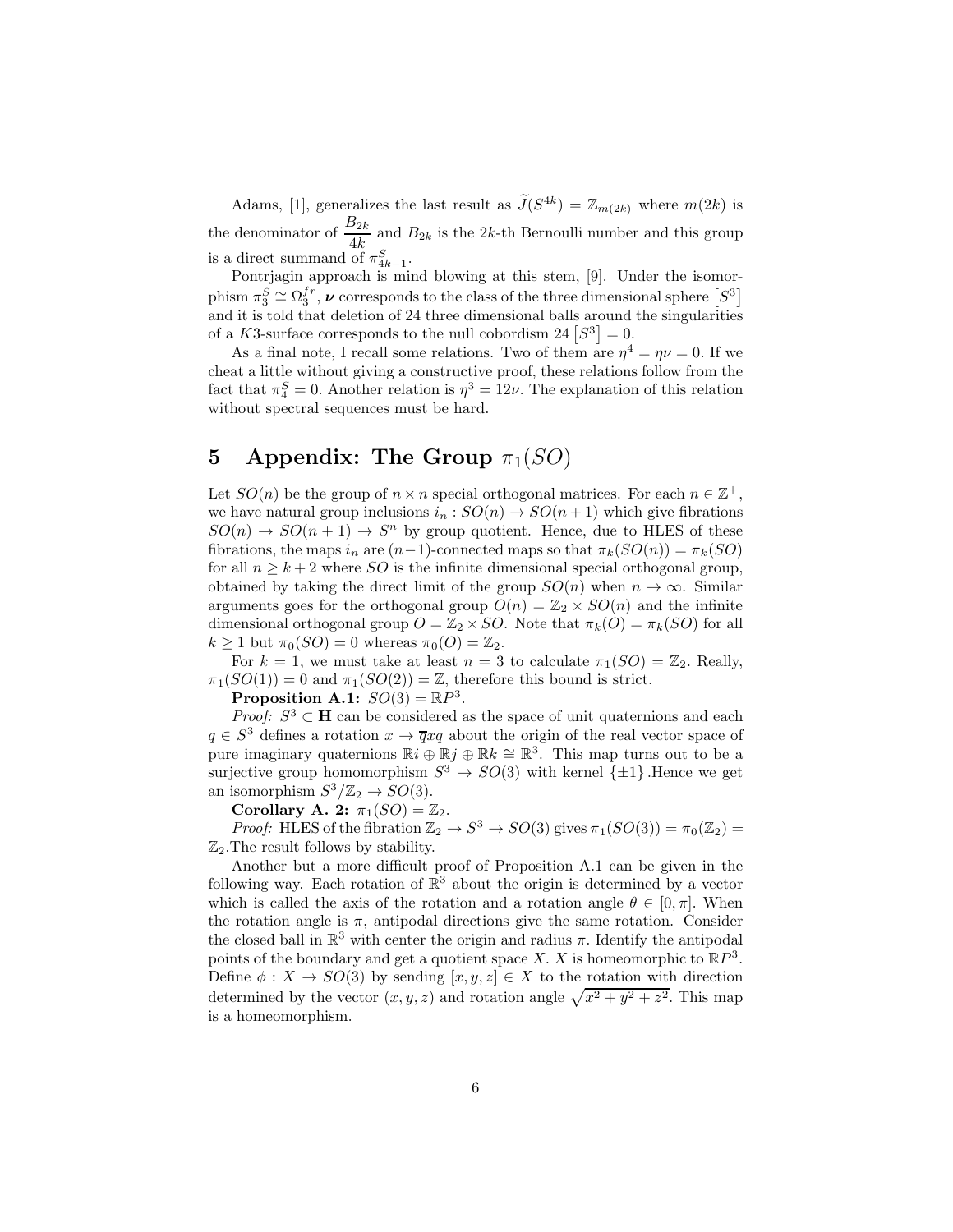The generator of the group  $\pi_1(SO(3))$  is described by using the space X and the map  $\phi$  above in the following way. Consider the loop  $\gamma : I = [0, 1] \rightarrow X$ defined by  $\gamma(t) = [0, 0, \pi \cos \pi t]$ .

**Proposition A.3:**  $\phi_*([\gamma])$  is the generator of  $\pi_1(SO(3))$ .

Proof of Proposition A.3 will be given later in this section. The loop  $\gamma$  corresponds to the set of rotations about z-axis, in other words, image of  $\gamma$  in  $SO(3)$ is exactly  $SO(2)$ . The following proposition is equivalent to the Proposition A.3 and it is an alternative proof.

**Proposition A.4:**  $\pi_1(SO(3)) = \langle i_{2_*}(1) \rangle$  where  $1 \in \pi_1(SO(2)) = \mathbb{Z}$ .

*Proof:* HLES of the fibration  $SO(2) \rightarrow SO(3) \rightarrow S^2$  gives the epimorphism  $\pi_1(SO(2)) = \mathbb{Z} \rightarrow \pi_1(SO(3)) = \mathbb{Z}_2 \rightarrow 0.$ 

In other words, if we identify  $SO(2)$  with  $S<sup>1</sup>$ , the natural inclusion  $i_2$ :  $SO(2) \subset SO(3)$  and similarly  $i: SO(2) \subset SO$  can be seen as the generators of the corresponding fundamental groups. Let  $\eta = [i] \in \pi_1(SO)$ . Then  $\eta$  is the generator of  $\pi_1(SO)$  and it follows from Corollary A.2 that

Corollary A.5:  $2\eta = 0$ .

But, the geometric explanation of Corollary A.5 is quite complicated. It is enough to show that  $2[\gamma] = 0$  in  $\pi_1(X)$ .

Define the loops  $\alpha, \beta : I \to X$  by  $\alpha(t) = [0, -\pi \sin \pi t, \pi \cos \pi t]$  and  $\beta(t) =$  $[0, \pi \sin \pi t, \pi \cos \pi t]$ . Then  $[\beta] = -[\alpha]$ . On the other hand  $[\gamma] = [\alpha]$  by the ellipse shaped homotopy  $H(s,t) = [0, -\pi s \sin \pi t, \pi \cos \pi t]$  and  $[\gamma] = [\beta]$  by a similar homotopy  $H(s, t) = [0, \pi s \sin \pi t, \pi \cos \pi t]$ . Hence the result follows.

We can write special orthogonal matrices given their unit directions and angles. If we do that, the paths  $\alpha, \beta$  correspond to paths

| $-1$ |                                                                      |  |                                                               |  |
|------|----------------------------------------------------------------------|--|---------------------------------------------------------------|--|
|      | $0 - \cos 2\pi t$ $-\sin 2\pi t$ and $0 - \cos 2\pi t$ $\sin 2\pi t$ |  |                                                               |  |
|      | 0 $-\sin 2\pi t$ $\cos 2\pi t$                                       |  | $\begin{vmatrix} 0 & \sin 2\pi t & \cos 2\pi t \end{vmatrix}$ |  |

in SO(3), respectively. They are inverse paths to each other as expected. The  $\overline{1}$  $\cos \pi t$   $\sin \pi t$  0  $\overline{\phantom{a}}$ 

path  $\gamma$  of course corresponds to  $\mathbf{I}$  $-\sin \pi t \cos \pi t = 0$ 0 0 1 . One can also write

the homotopy matrices from  $\gamma$  to  $\alpha$  or  $\beta$  in  $SO(3)$ .

*Proof of Proposition A.3*: It is enough to show that  $[\alpha]$  is not trivial. Suppose that it is trivial with an homotopy to the constant loop at the pole. By compressing this homotopy to the boundary we obtain a homotopy in the boundary. But the boundary is  $\mathbb{R}P^2$  and thus  $[\alpha]$  is trivial in  $\mathbb{R}P^2$ . Now, a similar argument can be repeated for  $\mathbb{R}P^2$ concluding that  $[\alpha]$  is trivial in  $\mathbb{R}P^1 = S^1$ . But,  $[\alpha]$  is the generator of the fundamental group of this last boundary by construction. A contradiction.

Vector bundle interpretation can be stated as  $\pi_1(SO) = \pi_1(O) = \pi_2(BO)$  $\widetilde{KO}(S^2) = \mathbb{Z}_2$ . There is a realification homomorphism  $r : \widetilde{K}(S^2) \to \widetilde{KO}(S^2)$ . Since  $S^2 \cong \mathbb{C}P^1$ , we have  $\widetilde{K}(S^2) = \widetilde{K}(\mathbb{C}P^1) = \mathbb{Z}$  generated by  $\eta - 1$ , reduction of the Hopf line bundle  $\eta: E(\eta) \to \mathbb{C}P^1$ . The homomorphism r is surjective and